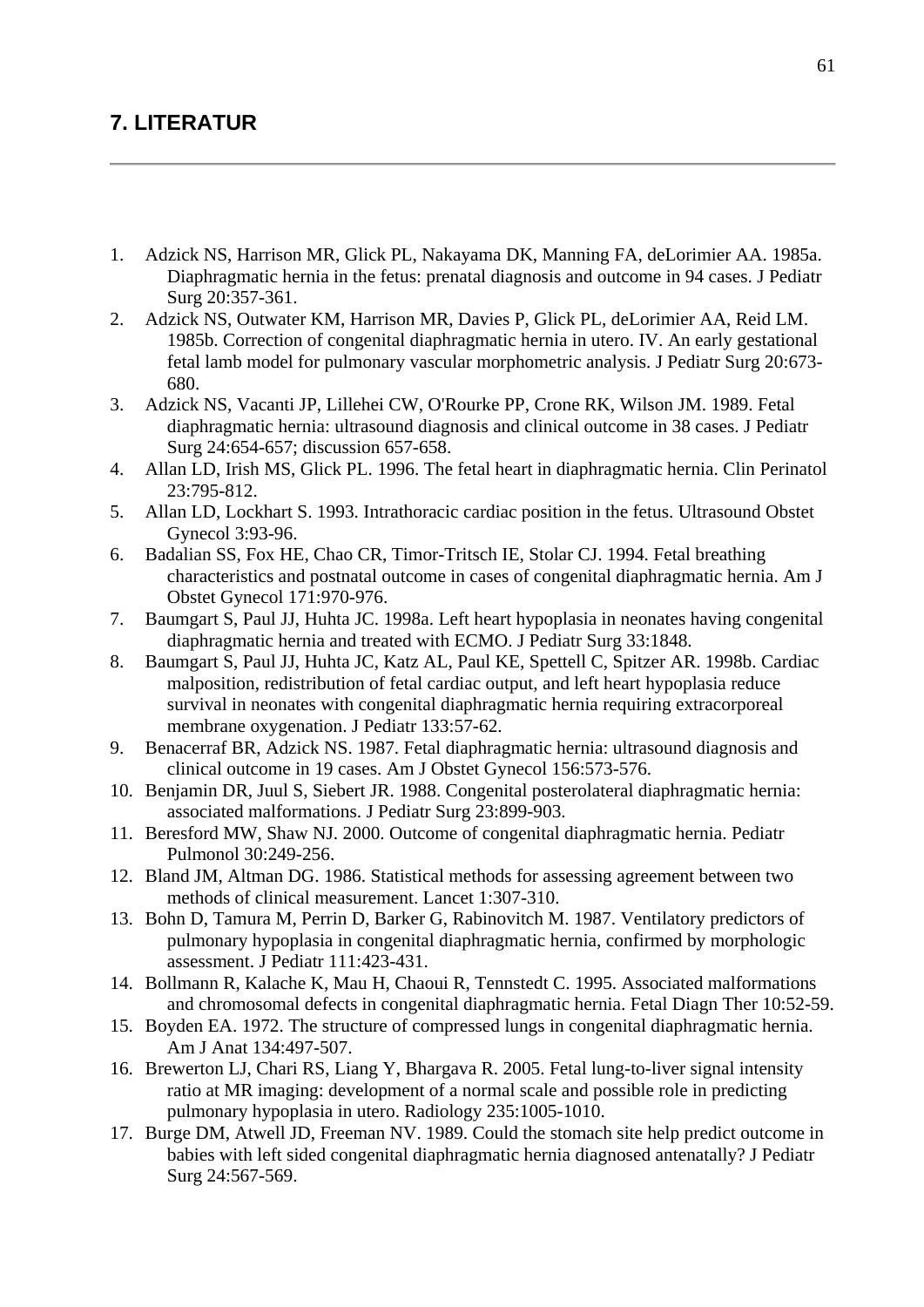- 18. Cass DL. 2005. Fetal surgery for congenital diaphragmatic hernia: the North American experience. Semin Perinatol 29:104-111.
- 19. Chinn DH, Filly RA, Callen PW, Nakayama DK, Harrison MR. 1983. Congenital diaphragmatic hernia diagnosed prenatally by ultrasound. Radiology 148:119-123.
- 20. Comstock CH. 1987. Normal fetal heart axis and position. Obstet Gynecol 70:255-259.
- 21. Correia-Pinto J, Baptista MJ, Estevao-Costa J, Carvalho JL, Ferreira A, Areias JC, Leite-Moreira AF. 2000. Heart-related indices in experimental diaphragmatic hernia. J Pediatr Surg 35:1449-1452.
- 22. Cortes RA, Keller RL, Townsend T, Harrison MR, Farmer DL, Lee H, Piecuch RE, Leonard CH, Hetherton M, Bisgaard R, Nobuhara KK. 2005. Survival of severe congenital diaphragmatic hernia has morbid consequences. J Pediatr Surg 40:36-45; discussion 45- 36.
- 23. Crawford DC, Wright VM, Drake DP, Allan LD. 1989. Fetal diaphragmatic hernia: the value of fetal echocardiography in the prediction of postnatal outcome. Br J Obstet Gynaecol 96:705-710.
- 24. Cunniff C, Jones KL, Jones MC. 1990. Patterns of malformation in children with congenital diaphragmatic defects. J Pediatr 116:258-261.
- 25. Deprest J, Gratacos E, Nicolaides KH. 2004. Fetoscopic tracheal occlusion (FETO) for severe congenital diaphragmatic hernia: evolution of a technique and preliminary results. Ultrasound Obstet Gynecol 24:121-126.
- 26. Deprest J, Jani J, Cannie M, Debeer A, Vandevelde M, Done E, Gratacos E, Nicolaides K. 2006. Prenatal intervention for isolated congenital diaphragmatic hernia. Curr Opin Obstet Gynecol 18:355-367.
- 27. DiFiore JW, Fauza DO, Slavin R, Peters CA, Fackler JC, Wilson JM. 1994. Experimental fetal tracheal ligation reverses the structural and physiological effects of pulmonary hypoplasia in congenital diaphragmatic hernia. J Pediatr Surg 29:248-256; discussion 256-247.
- 28. Dommergues M, Louis-Sylvestre C, Mandelbrot L, Oury JF, Herlicoviez M, Body G, Gamerre M, Dumez Y. 1996. Congenital diaphragmatic hernia: can prenatal ultrasonography predict outcome? Am J Obstet Gynecol 174:1377-1381.
- 29. Edelstone DI, Rudolph AM. 1979. Preferential streaming of ductus venosus blood to the brain and heart in fetal lambs. Am J Physiol 237:H724-729.
- 30. Edelstone DI, Rudolph AM, Heymann MA. 1978. Liver and ductus venosus blood flows in fetal lambs in utero. Circ Res 42:426-433.
- 31. Fauza DO, Wilson JM. 1994. Congenital diaphragmatic hernia and associated anomalies: their incidence, identification, and impact on prognosis. J Pediatr Surg 29:1113-1117.
- 32. Filston HC, Kirks DR. 1981. Malrotation the ubiquitous anomaly. J Pediatr Surg 16:614- 620.
- 33. Garne E, Haeusler M, Barisic I, Gjergja R, Stoll C, Clementi M. 2002. Congenital diaphragmatic hernia: evaluation of prenatal diagnosis in 20 European regions. Ultrasound Obstet Gynecol 19:329-333.
- 34. Geary MP, Chitty LS, Morrison JJ, Wright V, Pierro A, Rodeck CH. 1998. Perinatal outcome and prognostic factors in prenatally diagnosed congenital diaphragmatic hernia. Ultrasound Obstet Gynecol 12:107-111.
- 35. Glick PL, Leach CL, Besner GE, Egan EA, Morin FC, Malanowska-Kantoch A, Robinson LK, Brody A, Lele AS, McDonnell M, et al. 1992a. Pathophysiology of congenital diaphragmatic hernia. III: Exogenous surfactant therapy for the high-risk neonate with CDH. J Pediatr Surg 27:866-869.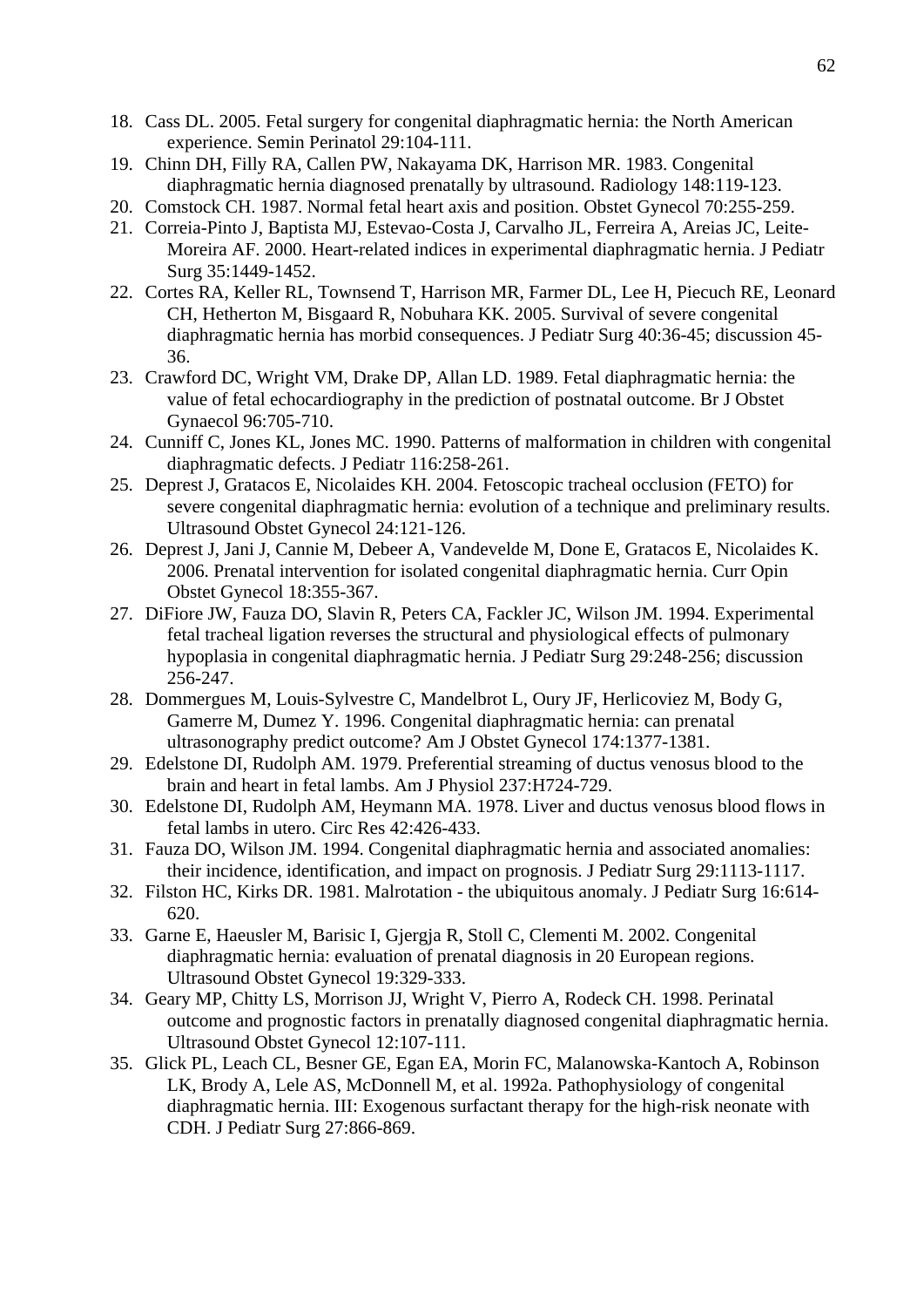- 36. Glick PL, Stannard VA, Leach CL, Rossman J, Hosada Y, Morin FC, Cooney DR, Allen JE, Holm B. 1992b. Pathophysiology of congenital diaphragmatic hernia II: the fetal lamb CDH model is surfactant deficient. J Pediatr Surg 27:382-387; discussion 387-388.
- 37. Goodfellow T, Hyde I, Burge DM, Freeman NV. 1987. Congenital diaphragmatic hernia: the prognostic significance of the site of the stomach. Br J Radiol 60:993-995.
- 38. Graham G, Devine PC. 2005. Antenatal diagnosis of congenital diaphragmatic hernia. Semin Perinatol 29:69-76.
- 39. Grandjean H, Larroque D, Levi S. 1999. The performance of routine ultrasonographic screening of pregnancies in the Eurofetus Study. Am J Obstet Gynecol 181:446-454.
- 40. Graziano JN. 2005. Cardiac anomalies in patients with congenital diaphragmatic hernia and their prognosis: a report from the Congenital Diaphragmatic Hernia Study Group. J Pediatr Surg 40:1045-1049; discussion 1049-1050.
- 41. Harrison MR, Adzick NS, Estes JM, Howell LJ. 1994. A prospective study of the outcome for fetuses with diaphragmatic hernia. Jama 271:382-384.
- 42. Harrison MR, Adzick NS, Flake AW, Jennings RW, Estes JM, MacGillivray TE, Chueh JT, Goldberg JD, Filly RA, Goldstein RB, et al. 1993. Correction of congenital diaphragmatic hernia in utero: VI. Hard-earned lessons. J Pediatr Surg 28:1411-1417; discussion 1417-1418.
- 43. Harrison MR, Bjordal RI, Langmark F, Knutrud O. 1978. Congenital diaphragmatic hernia: the hidden mortality. J Pediatr Surg 13:227-230.
- 44. Harrison MR, Langer JC, Adzick NS, Golbus MS, Filly RA, Anderson RL, Rosen MA, Callen PW, Goldstein RB, deLorimier AA. 1990. Correction of congenital diaphragmatic hernia in utero, V. Initial clinical experience. J Pediatr Surg 25:47-55; discussion 56-47.
- 45. Harrison MR, Ross NA, de Lorimier AA. 1981. Correction of congenital diaphragmatic hernia in utero. III. Development of a successful surgical technique using abdominoplasty to avoid compromise of umbilical blood flow. J Pediatr Surg 16:934- 942.
- 46. Hasegawa T, Kamata S, Imura K, Ishikawa S, Okuyama H, Okada A, Chiba Y. 1990. Use of lung-thorax transverse area ratio in the antenatal evaluation of lung hypoplasia in congenital diaphragmatic hernia. J Clin Ultrasound 18:705-709.
- 47. Hatch EI, Jr., Kendall J, Blumhagen J. 1992. Stomach position as an in utero predictor of neonatal outcome in left-sided diaphragmatic hernia. J Pediatr Surg 27:778-779.
- 48. Hosie S, Wollmann C, Neff W, Holland-Cunz S. 2005. [Fetal surgery]. Chirurg 76:757-764.
- 49. Hubbard AM, Crombleholme TM, Adzick NS, Coleman BG, Howell LJ, Meyer JS, Flake AW. 1999. Prenatal MRI evaluation of congenital diaphragmatic hernia. Am J Perinatol 16:407-413.
- 50. Huddy CL, Boyd PA, Wilkinson AR, Chamberlain P. 1999. Congenital diaphragmatic hernia: prenatal diagnosis, outcome and continuing morbidity in survivors. Br J Obstet Gynaecol 106:1192-1196.
- 51. Inamura N, Kubota A, Nakajima T, Kayatani F, Okuyama H, Oue T, Kawahara H. 2005. A proposal of new therapeutic strategy for antenatally diagnosed congenital diaphragmatic hernia. J Pediatr Surg 40:1315-1319.
- 52. Inselman LS, Mellins RB. 1981. Growth and development of the lung. J Pediatr 98:1-15.
- 53. Jani J, Keller RL, Benachi A, Nicolaides KH, Favre R, Gratacos E, Laudy J, Eisenberg V, Eggink A, Vaast P, Deprest J. 2006a. Prenatal prediction of survival in isolated left-sided diaphragmatic hernia. Ultrasound Obstet Gynecol 27:18-22.
- 54. Jani JC, Nicolaides KH, Gratacos E, Vandecruys H, Deprest JA, The Feto Task G. 2006b. Fetal lung-to-head ratio in the prediction of survival in severe left-sided diaphragmatic hernia treated by fetal endoscopic tracheal occlusion (FETO). Am J Obstet Gynecol.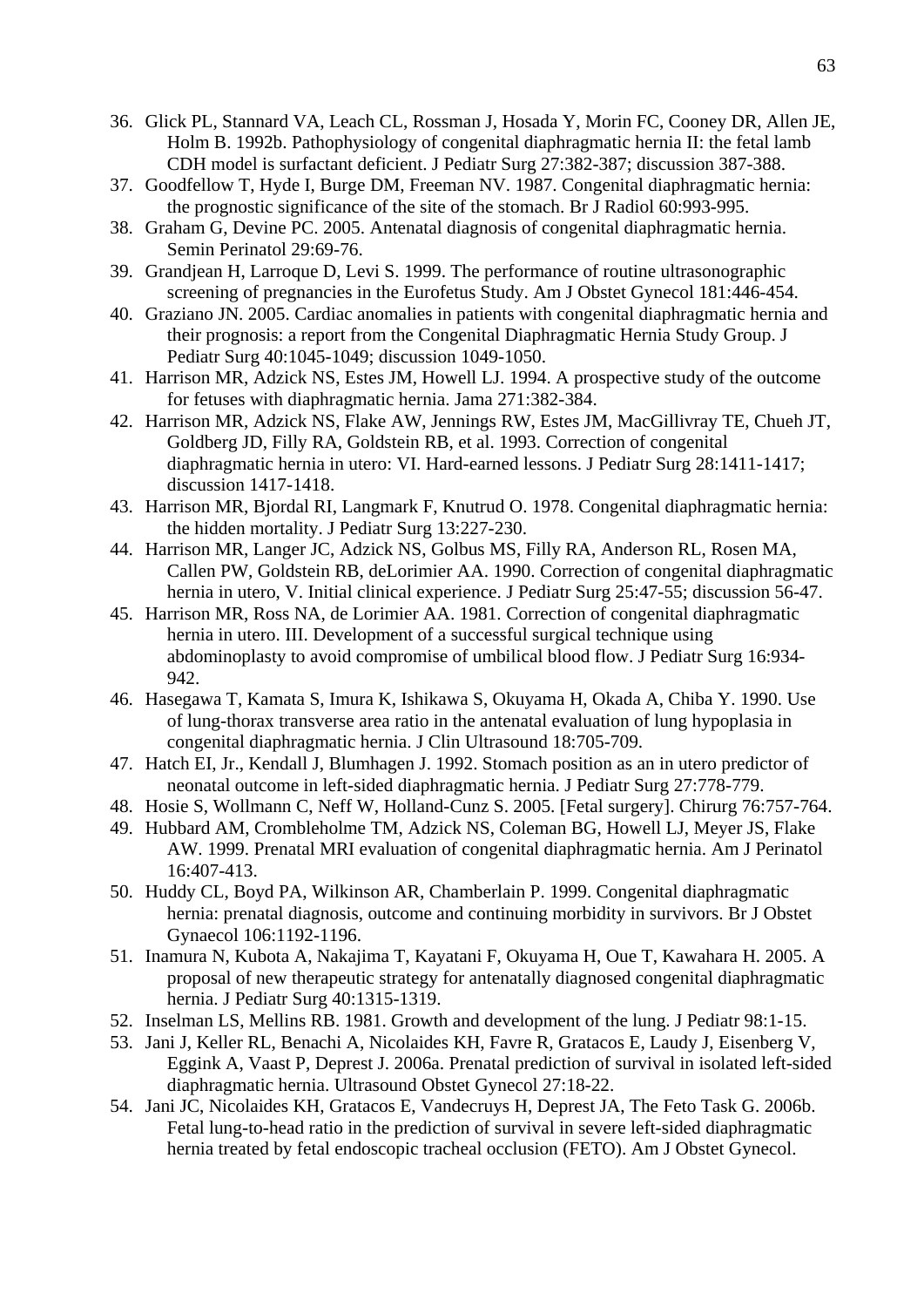- 55. Jsselstijn, Tibboel D. 1998. The lungs in congenital diaphragmatic hernia: do we understand? Pediatr Pulmonol 26:204-218.
- 56. Kalache KD, Chaoui R, Hartung J, Wernecke KD, Bollmann R. 1998. Doppler assessment of tracheal fluid flow during fetal breathing movements in cases of congenital diaphragmatic hernia. Ultrasound Obstet Gynecol 12:27-32.
- 57. Kalache KD, Espinoza J, Chaiworapongsa T, Londono J, Schoen ML, Treadwell MC, Lee W, Romero R. 2003. Three-dimensional ultrasound fetal lung volume measurement: a systematic study comparing the multiplanar method with the rotational (VOCAL) technique. Ultrasound Obstet Gynecol 21:111-118.
- 58. Kanzaki T, Chiba Y. 1990. Evaluation of the preload condition of the fetus by inferior vena caval blood flow pattern. Fetal Diagn Ther 5:168-174.
- 59. Karamanoukian HL, Glick PL, Wilcox DT, O'Toole SJ, Rossman JE, Azizkhan RG. 1995. Pathophysiology of congenital diaphragmatic hernia. XI: Anatomic and biochemical characterization of the heart in the fetal lamb CDH model. J Pediatr Surg 30:925-928; discussion 929.
- 60. Karamanoukian HL, O'Toole SJ, Rossman JR, Sharma A, Azizkhan RG, Glick PL. 1996a. Fetal surgical interventions and the development of the heart in congenital diaphragmatic hernia. J Surg Res 65:5-8.
- 61. Karamanoukian HL, O'Toole SJ, Rossman JR, Sharma A, Holm BA, Azizkhan RG, Glick PL. 1996b. Can cardiac weight predict lung weight in patients with congenital diaphragmatic hernia? J Pediatr Surg 31:823-825.
- 62. Kiserud T, Eik-Nes SH, Blaas HG, Hellevik LR. 1992. Foramen ovale: an ultrasonographic study of its relation to the inferior vena cava, ductus venosus and hepatic veins. Ultrasound Obstet Gynecol 2:389-396.
- 63. Kitagawa M, Hislop A, Boyden EA, Reid L. 1971. Lung hypoplasia in congenital diaphragmatic hernia. A quantitative study of airway, artery, and alveolar development. Br J Surg 58:342-346.
- 64. Kohl T, Gembruch U, Filsinger B, Hering R, Bruhn J, Tchatcheva K, Aryee S, Franz A, Heep A, Muller A, Bartmann P, Loff S, Hosie S, Neff W, Schaible T. 2006. Encouraging early clinical experience with deliberately delayed temporary fetoscopic tracheal occlusion for the prenatal treatment of life-threatening right and left congenital diaphragmatic hernias. Fetal Diagn Ther 21:314-318.
- 65. Langer JC, Filler RM, Bohn DJ, Shandling B, Ein SH, Wesson DE, Superina RA. 1988. Timing of surgery for congenital diaphragmatic hernia: is emergency operation necessary? J Pediatr Surg 23:731-734.
- 66. Laudy JA, Van Gucht M, Van Dooren MF, Wladimiroff JW, Tibboel D. 2003. Congenital diaphragmatic hernia: an evaluation of the prognostic value of the lung-to-head ratio and other prenatal parameters. Prenat Diagn 23:634-639.
- 67. Levin DL. 1978. Morphologic analysis of the pulmonary vascular bed in congenital leftsided diaphragmatic hernia. J Pediatr 92:805-809.
- 68. Lipshutz GS, Albanese CT, Feldstein VA, Jennings RW, Housley HT, Beech R, Farrell JA, Harrison MR. 1997. Prospective analysis of lung-to-head ratio predicts survival for patients with prenatally diagnosed congenital diaphragmatic hernia. J Pediatr Surg 32:1634-1636.
- 69. Metkus AP, Filly RA, Stringer MD, Harrison MR, Adzick NS. 1996. Sonographic predictors of survival in fetal diaphragmatic hernia. J Pediatr Surg 31:148-151; discussion 151-142.
- 70. Momma K, Ando M, Mori Y, Ito T. 1992. Hypoplasia of the lung and heart in fetal rats with diaphragmatic hernia. Fetal Diagn Ther 7:46-52.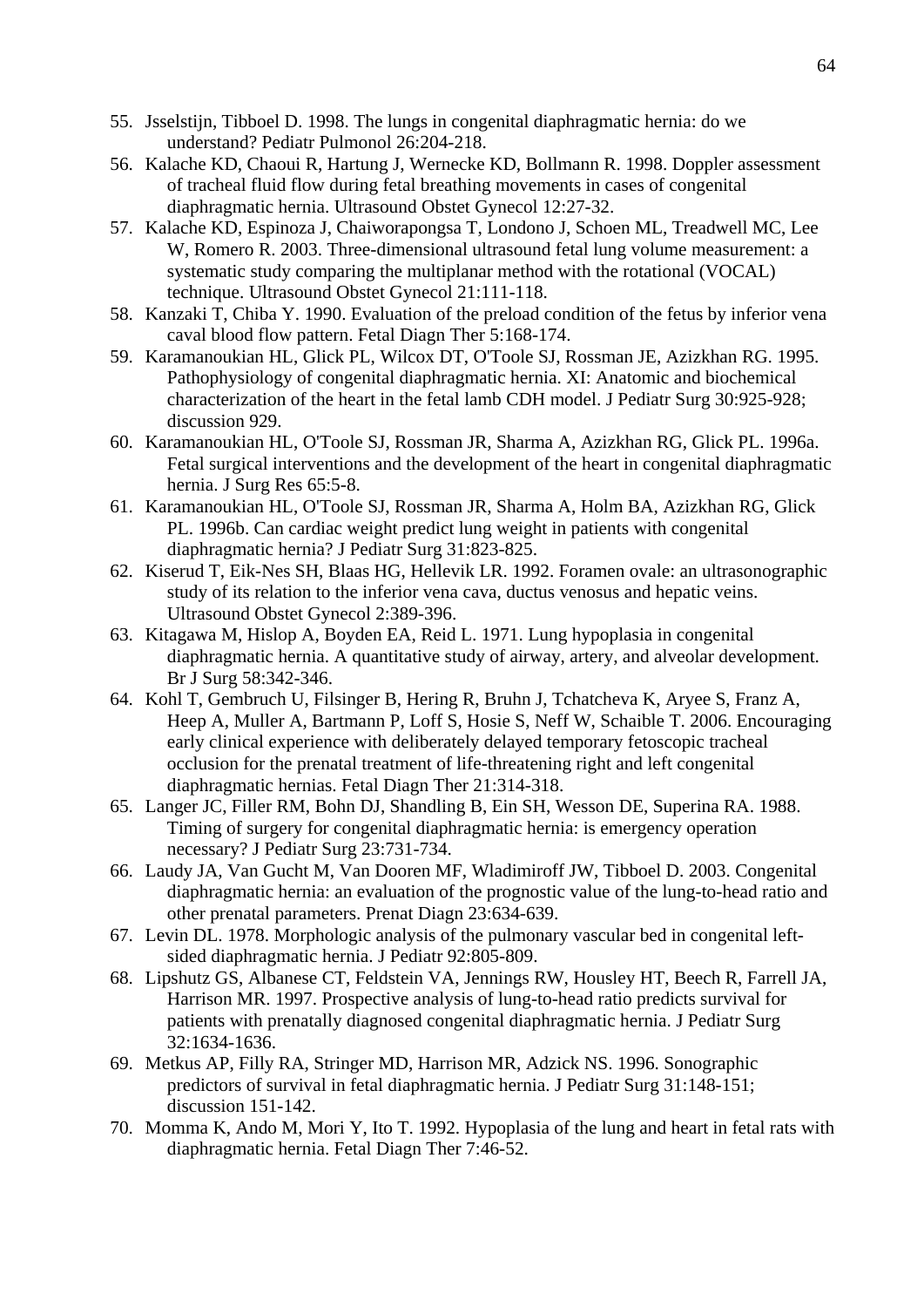- 71. Morin FC, 3rd, Stenmark KR. 1995. Persistent pulmonary hypertension of the newborn. Am J Respir Crit Care Med 151:2010-2032.
- 72. Morin L, Crombleholme TM, D'Alton ME. 1994. Prenatal diagnosis and management of fetal thoracic lesions. Semin Perinatol 18:228-253.
- 73. Moya FR, Lally KP. 2005. Evidence-based management of infants with congenital diaphragmatic hernia. Semin Perinatol 29:112-117.
- 74. Norden MA, Butt W, McDougall P. 1994. Predictors of survival for infants with congenital diaphragmatic hernia. J Pediatr Surg 29:1442-1446.
- 75. O'Rourke PP, Vacanti JP, Crone RK, Fellows K, Lillehei C, Hougen TJ. 1988. Use of the postductal PaO2 as a predictor of pulmonary vascular hypoplasia in infants with congenital diaphragmatic hernia. J Pediatr Surg 23:904-907.
- 76. O'Toole SJ, Karamanoukian HL, Glick PL. 1996. Cardiopulmonary consequences of congenital diaphragmatic hernia. J Perinatol 16:S34-39.
- 77. Olivet RT, Rupp WM, Telander RL, Kaye MP. 1978. Hemodynamics of congenital diaphragmatic hernia in lambs. J Pediatr Surg 13:231-235.
- 78. Puri P. 1994. Congenital diaphragmatic hernia. Curr Probl Surg 31:787-846.
- 79. Puri P, Wester T. 1997. Historical aspects of congenital diaphragmatic hernia. Pediatr Surg Int 12:95-100.
- 80. Reid L. 1977. 1976 Edward B.D. Neuhauser lecture: the lung: growth and remodeling in health and disease. AJR Am J Roentgenol 129:777-788.
- 81. Ruano R, Benachi A, Joubin L, Aubry MC, Thalabard JC, Dumez Y, Dommergues M. 2004a. Three-dimensional ultrasonographic assessment of fetal lung volume as prognostic factor in isolated congenital diaphragmatic hernia. Bjog 111:423-429.
- 82. Ruano R, Joubin L, Sonigo P, Benachi A, Aubry MC, Thalabard JC, Brunelle F, Dumez Y, Dommergues M. 2004b. Fetal lung volume estimated by 3-dimensional ultrasonography and magnetic resonance imaging in cases with isolated congenital diaphragmatic hernia. J Ultrasound Med 23:353-358.
- 83. Sato A, Ogawa M, Hosoya N, Hirano H, Tanaka T. 2005. Doppler assessment of fetal preload index in the inferior vena cava and postnatal outcome in congenital diaphragmatic hernia.
- 84. Schwartz SM, Vermilion RP, Hirschl RB. 1994. Evaluation of left ventricular mass in children with left-sided congenital diaphragmatic hernia. J Pediatr 125:447-451.
- 85. Siebert JR, Haas JE, Beckwith JB. 1984. Left ventricular hypoplasia in congenital diaphragmatic hernia. J Pediatr Surg 19:567-571.
- 86. Smith NP, Jesudason EC, Featherstone NC, Corbett HJ, Losty PD. 2005. Recent advances in congenital diaphragmatic hernia. Arch Dis Child 90:426-428.
- 87. Smith NP, Jesudason EC, Losty PD. 2002. Congenital diaphragmatic hernia. Paediatr Respir Rev 3:339-348.
- 88. Song MS, Yoo SJ, Smallhorn JF, Mullen JB, Ryan G, Hornberger LK. 2001. Bilateral congenital diaphragmatic hernia: diagnostic clues at fetal sonography. Ultrasound Obstet Gynecol 17:255-258.
- 89. Soper RT, Pringle KC, Scofield JC. 1984. Creation and repair of diaphragmatic hernia in the fetal lamb: techniques and survival. J Pediatr Surg 19:33-40.
- 90. Stefanutti G, Filippone M, Tommasoni N, Midrio P, Zucchetta P, Moreolo GS, Toffolutti T, Baraldi E, Gamba P. 2004. Cardiopulmonary anatomy and function in long-term survivors of mild to moderate congenital diaphragmatic hernia. J Pediatr Surg 39:526- 531.
- 91. Suda K, Bigras JL, Bohn D, Hornberger LK, McCrindle BW. 2000. Echocardiographic predictors of outcome in newborns with congenital diaphragmatic hernia. Pediatrics 105:1106-1109.